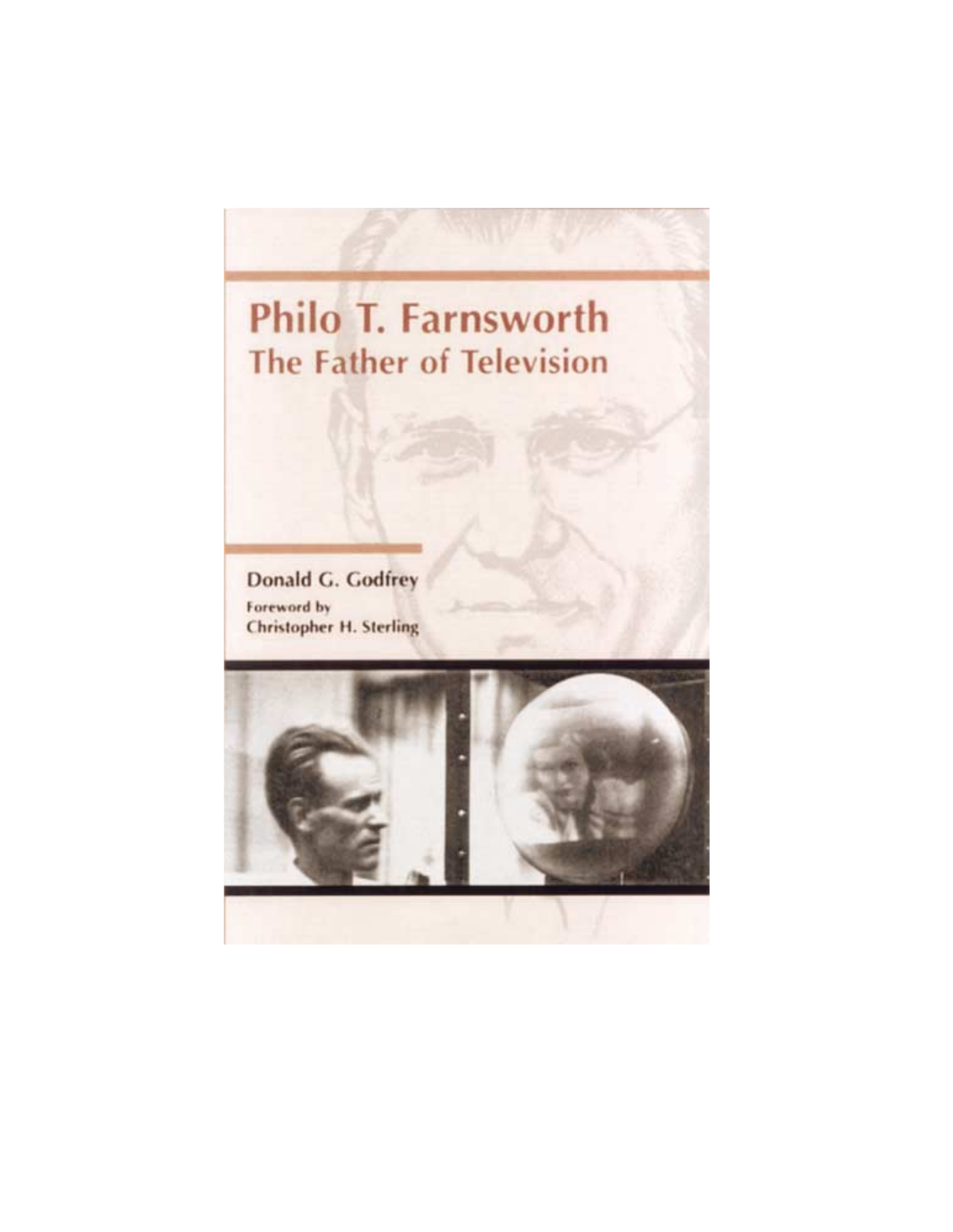# Foreword Rescuing a Television Pioneer

 $\Gamma$  twas while beginning graduate school at the University of Wisconsin–Madison more than three decades ago that I became fascinated with the development of American broadcasting and its audio and video technologies. Back then the relatively sparse published record of the pioneering days of television was dominated by accounts of John Logie Baird and Charles Francis Jenkins and their work with mechanical systems, as well as the work of Vladimir Zworykin's team at RCA. If Philo T. Farnsworth was mentioned at all, he was merely a footnote—one of many electronic media innovators who seemed only marginal to the main story.

Although the image of an Idaho farm boy conjuring up a workable electronic system of television in the 1920s could easily grab one's imagination, over the years Farnsworth's work faded into the background. Important to this disappearance was the lack of any corporate support to balance decades of steady propaganda from RCA praising Zworykin (on whose work RCA held the patents) as the real—and sole—father of television. About a year before Farnsworth died, I unfortunately passed up a chance to meet him when one of my graduate students interviewed him at his Salt Lake City home and obtained his shaky signature on the flyleaf of my copy of George Everson's *The Story of Television* (the 1949 biography that for 40 years was the only book-length study of the inventor's life).

As described in the pages that follow, Farnsworth's quest for success in electronic television was to be plagued by bad luck, sometimes poor timing, often impatient financial backers (who wanted vast and quick returns), and inadequate staff and research funding. Products using his name disappeared from catalogs and shelves years before he died. What remained was scattered and lacked any single sponsor interested in preserving and promoting what he had accomplished. Photos of Zworykin holding an old cathode ray tube became near icons of television's pioneering days, but pictures of Farnsworth were so rare he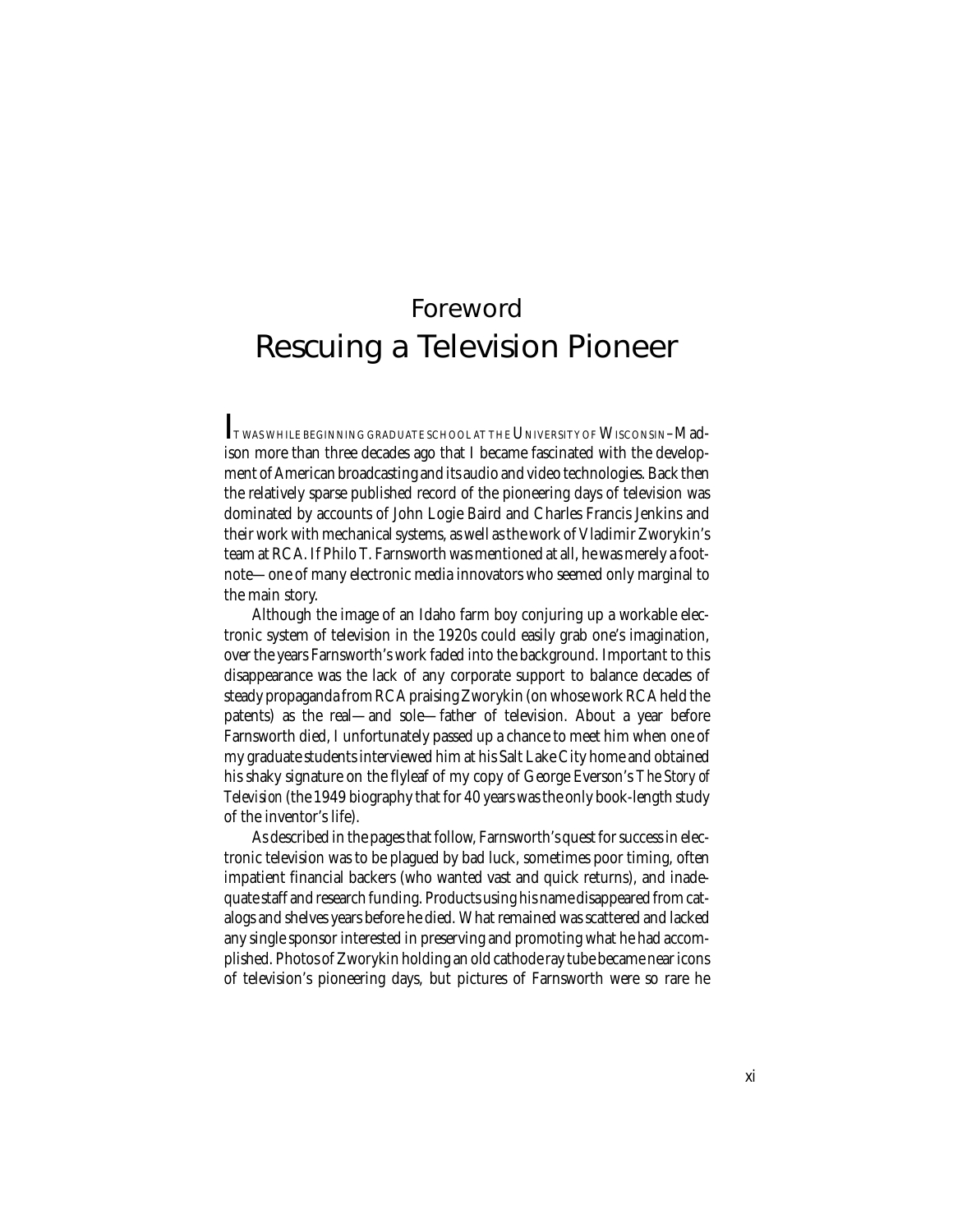stumped a television quiz show panel in 1957. He died in 1971, worn out and ignored by the very industry he helped to create.

Luckily Philo Farnsworth was not doomed to permanent obscurity. Growing awareness of his vital role in the technical development of electronic television began in the 1970s. What had been forgotten over the years turns out to be a fascinating story, central to understanding the progress of electronic television. In 1977 a television magazine published a four-part biography of Farnsworth. He was also one of four electronics inventors featured in a set of U.S. postage stamps in 1983. The efforts of his devoted wife and family culminated in 1989 with publication of an informal memoir that helped revive our sense of who he was as well as what he accomplished. A statue of the young Farnsworth holding his pioneering television tube was added to the collection in the United States Capitol in 1990 after a statewide effort from Utah to recognize a favorite son.

A number of dedicated researchers have aided the effort to rescue the inventor's record and reputation from dusty records and archives so that Farnsworth is now more widely recognized than at any time since his exciting, innovative work in the 1930s. Descriptions and analyses of his role appear more prominently in the many published histories of television. A solid technical survey of Farnsworth's work graced the pages of the prestigious *SMPTE Journal* in the early 1990s. In a 1999 feature on the major American inventors of the 20th century, *American Heritage* included only two telecommunications pioneers— Edwin Howard Armstrong and Philo Farnsworth.

With this first scholarly biography of Farnsworth's life and times, Donald G. Godfrey has done the inventor and all historians (let alone watchers) of television a considerable service, by providing an appealing, balanced, and well-researched study of Farnsworth's life and work. Godfrey emphasizes the allimportant context of the times—in terms of television developments elsewhere as well as, after 1929, in the investment-killing Depression years—to provide insight to what Farnsworth managed to accomplish against considerable odds.

Three decades after his death, the television and other achievements of Philo Farnsworth are finally plain for all to appreciate.

> Christopher H. Sterling George Washington University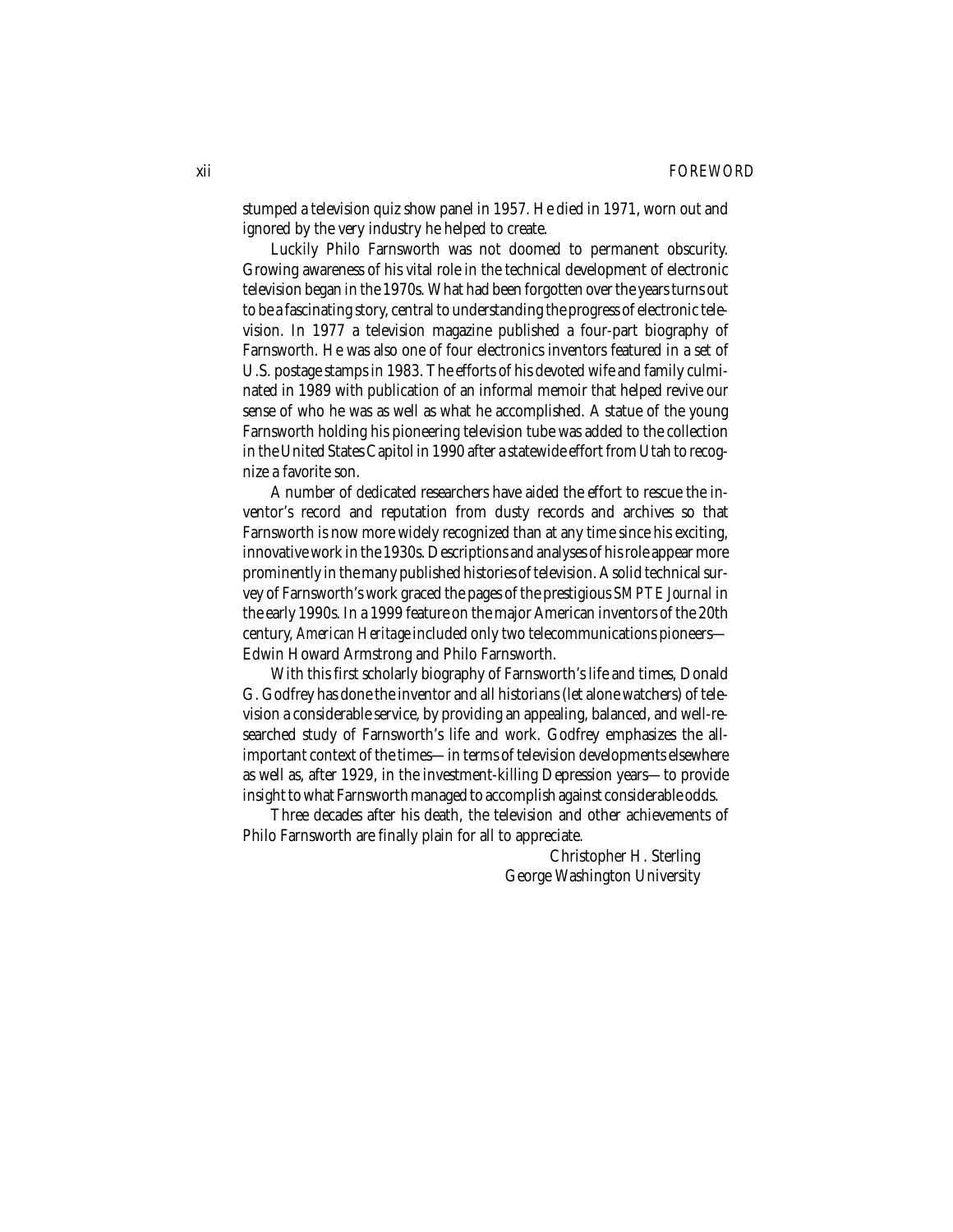$\equiv$ 

Philo T. Farnsworth

The Father of Television

 $=$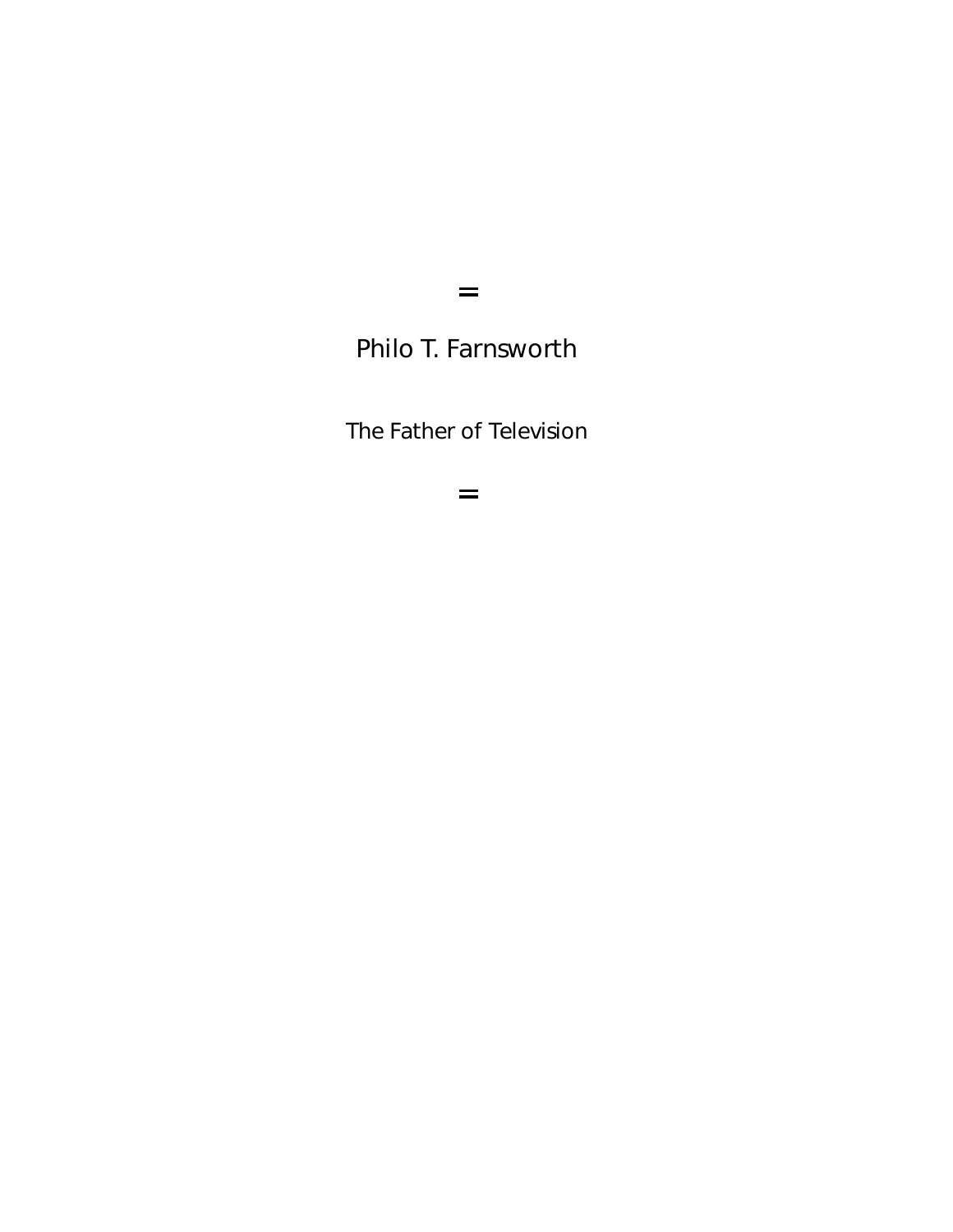

Caricature of Philo Taylor Farnsworth (1906–1971). Courtesy ITT.



"Beetle Bailey" July 17, 1981. Reprinted with special permission of King Features Syndicate.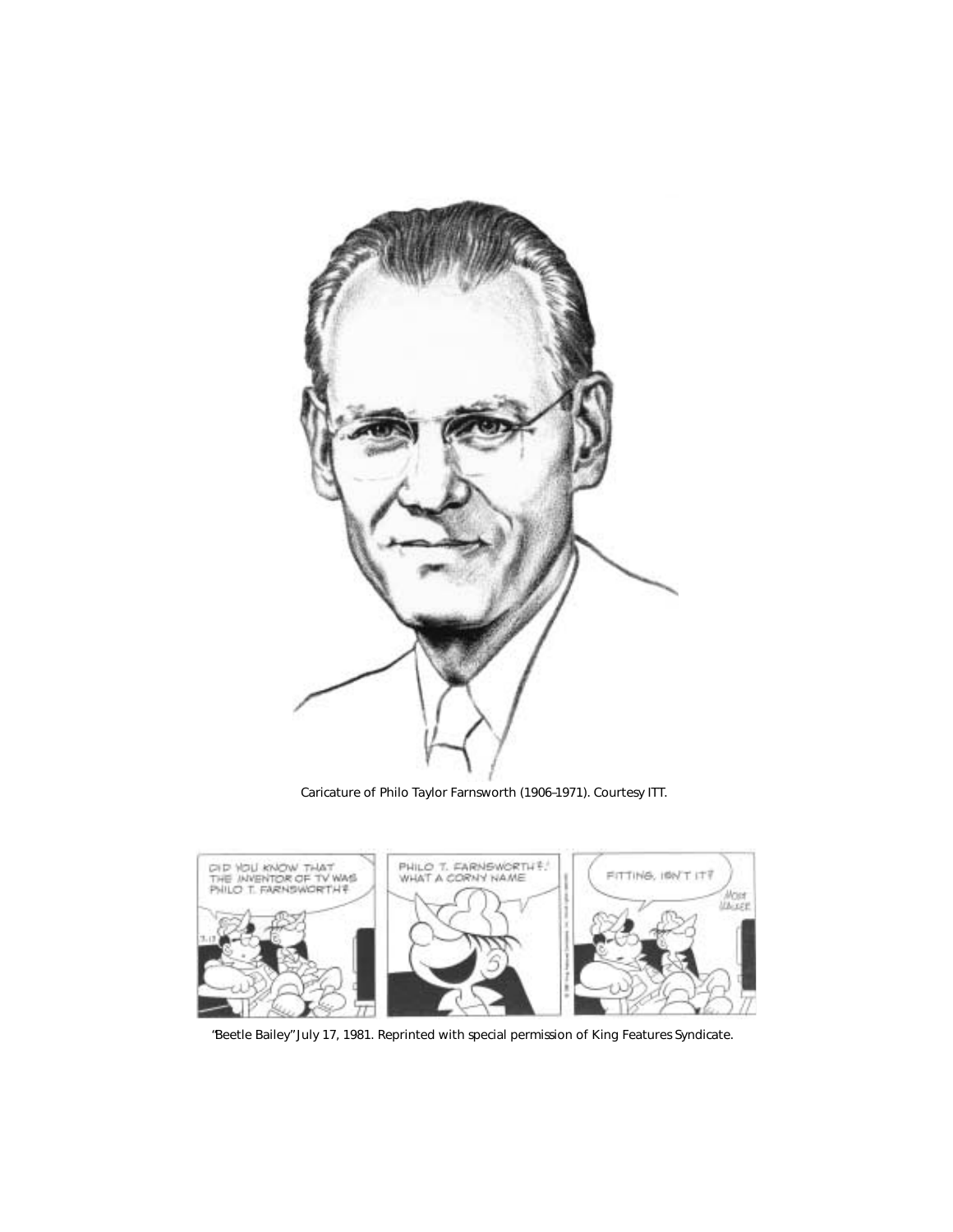# 1 Youthful Genius 1906–1926

# **Chronology**

**Farnsworth**

1837 — Samuel F.B. Morse applied for first patent on telegraph **Electronic Media**

- system (received 1840). 1873 — James Clerk Maxwell puts forth modern concept of electromagnetic energy.
- 1876 Alexander Graham Bell applies for first telephone patent.
- 1887 Heinrich Hertz discovers he can project a magnetic field into the air.
- 1892 Nathan B. Stubblefield begins broadcasting speech and music.
- 1894 Charles F. Jenkins begins mosaic television system experimentation.
- 1895 Guglielmo Marconi begins experimenting on his father's farm.
- 1897 Marconi forms the Wireless Telegraphy and Signal Company in England. Cathode ray oscilloscope is
- developed by Braun. 1899 — Marconi Wireless Company of America is formed.
- 1900 British Marconi Company is founded.
	- <sup>l</sup> U.S. Weather Bureau hires
	- Reginald A. Fessenden.
- 1901 Marconi sends signal across Atlantic, from St. John's,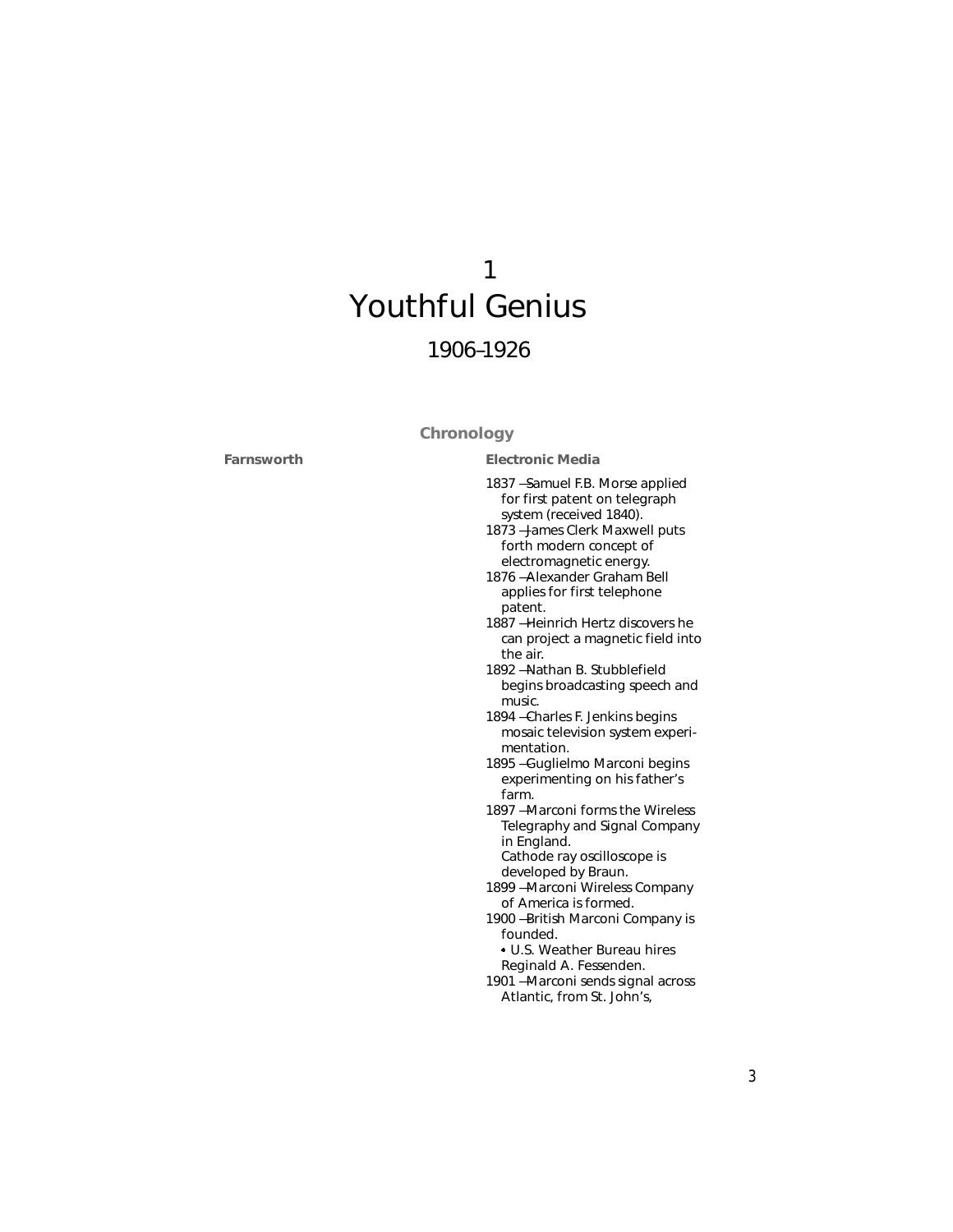**Farnsworth** 1906 — Born the son of Lewis Edwin Farnsworth and Serena Amanda (Bastian) Farnsworth. Philo's grandfather, Philo T. Farnsworth Sr., was a prominent Utah settler. 1914 — Moved to father's farm near Vernal, Utah, and again to Washington, Utah, near mother's family. Newfoundland, to Cornwall, England. 1902 — Fessenden forms his own company, National Electric Signaling Company. <sup>l</sup> Lee de Forest creates the De Forest Wireless Telephone Company. 1903 — First world Radio Conference conducted in Berlin to discuss control of broadcasting. 1906 — Fessenden transmits the human voice. <sup>l</sup> Lee de Forest patents the audion tube. <sup>l</sup> Second world Radio Conference conducted in London. • David Sarnoff hired as office boy working in Marconi stations. <sup>l</sup> Farnsworth born. 1907 — De Forest begins radio broadcasting in New York. 1908 — De Forest broadcasts music from Eiffel Tower in Paris. 1910 — First *Wireless Ship Act* passed; requires passenger vessels to carry radio equipment. 1911 — Marconi contracted with Wanamaker in New York and Philadelphia to install wireless. 1912 — *S.S. Titanic* sinks, and the value of wireless is proven. <sup>l</sup> *Radio Act of 1912* passes; places Secretary of Commerce in charge of regulating radio; station licenses now required; Secretary to assign wavelengths. 1913 — De Forest sells patents to AT&T. <sup>l</sup> Feedback circuit developed by Edwin H. Armstrong. 1915 — San Francisco World's Fair **Electronic Media**

features demonstrations of de

Forest's radio.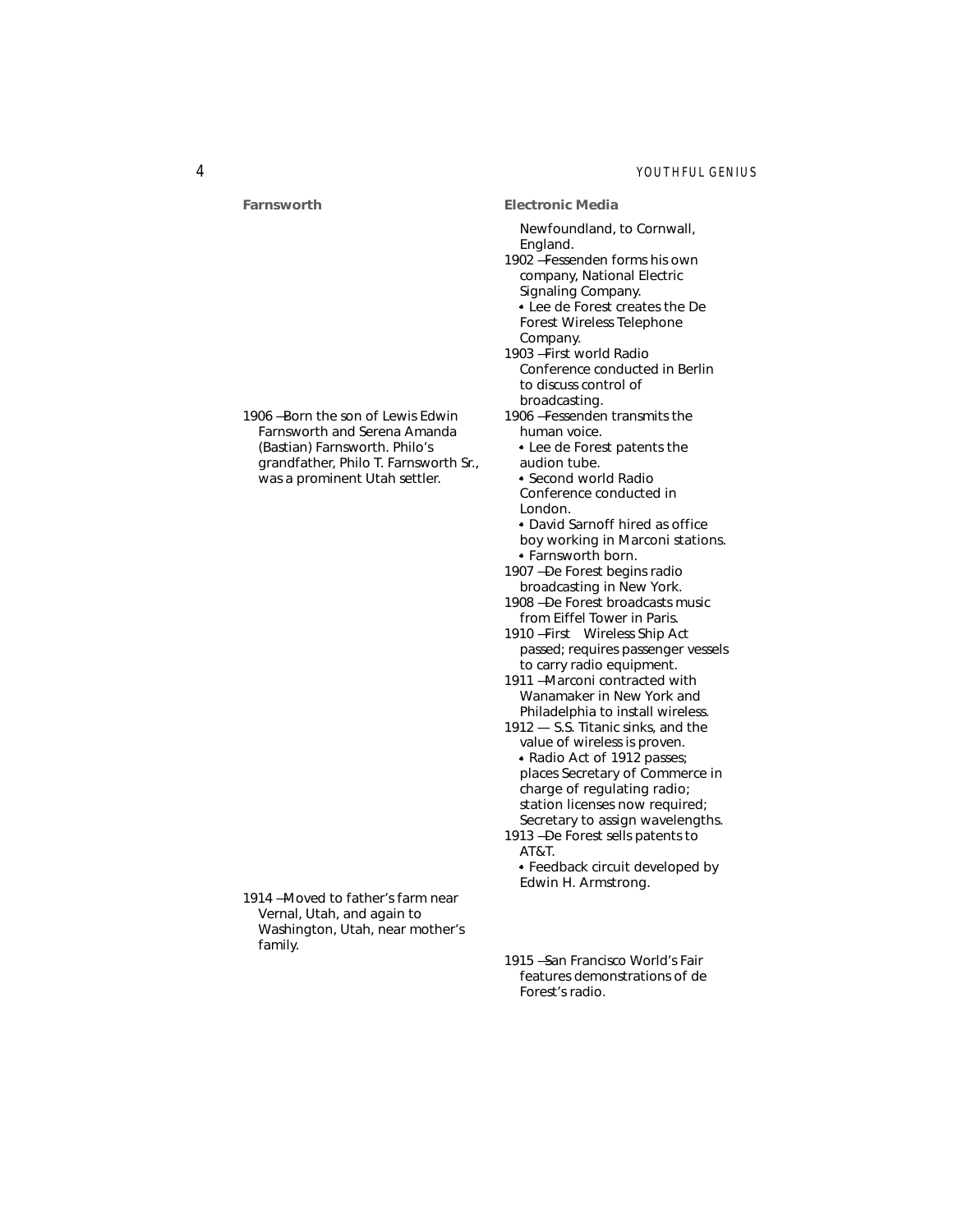#### **Farnsworth**

1918 — Philo at age twelve drives one of the family's covered wagons in their move from central Utah to

1920–21 — Family purchases farmland near Rigby, Idaho. Philo's teenage years combine farm work and scientific curiosity as the "chief engineer" on the farm.

southern Idaho.

#### **Electronic Media**

<sup>l</sup> Charles D. Herrold's radio broadcasts received from San José.

1916 — De Forest radio broadcasts the first presidential election returns in New York.

1917 — The United States enters World War I; the Navy takes over all wireless installations.

1919 — Following the war the Navy returns control of radio to private sector. <sup>l</sup> General Electric (GE) forms the

Radio Corporation of America (RCA) to protect against a foreign monopoly in radio (Marconi).

<sup>l</sup> RCA acquires the rights/assets of American Marconi; enters into cross-license agreements with GE.

- 1920 Westinghouse radio KDKA, the first commercially licensed radio station in the United States, broadcasts Cox-Harding election returns.
	- <sup>l</sup> CFCF radio, Canadian Marconi station, broadcasts historic program.
	- l AT&T goes into a cross-
	- licensing radio group.
- <sup>l</sup> American Marconi corporation dissolved.
- 1921 Westinghouse joins patent pool group. In cross-licensing agreements, GE and Westinghouse have the exclusive right to manufacture radio receiving; RCA, the right to sell the sets; AT&T, the right to make and lease transmitters.
- 1922 Herbert Hoover conducts first Radio Conference. • The AT&T radio station WEAF

broadcasts first commercial program called a toll broadcast.

1922 — At age fifteen, Philo describes his ideas for television to his high school teacher, Justin Tolman (Tolman's oral testimony of these experiences would later be instrumental in Farnsworth's legal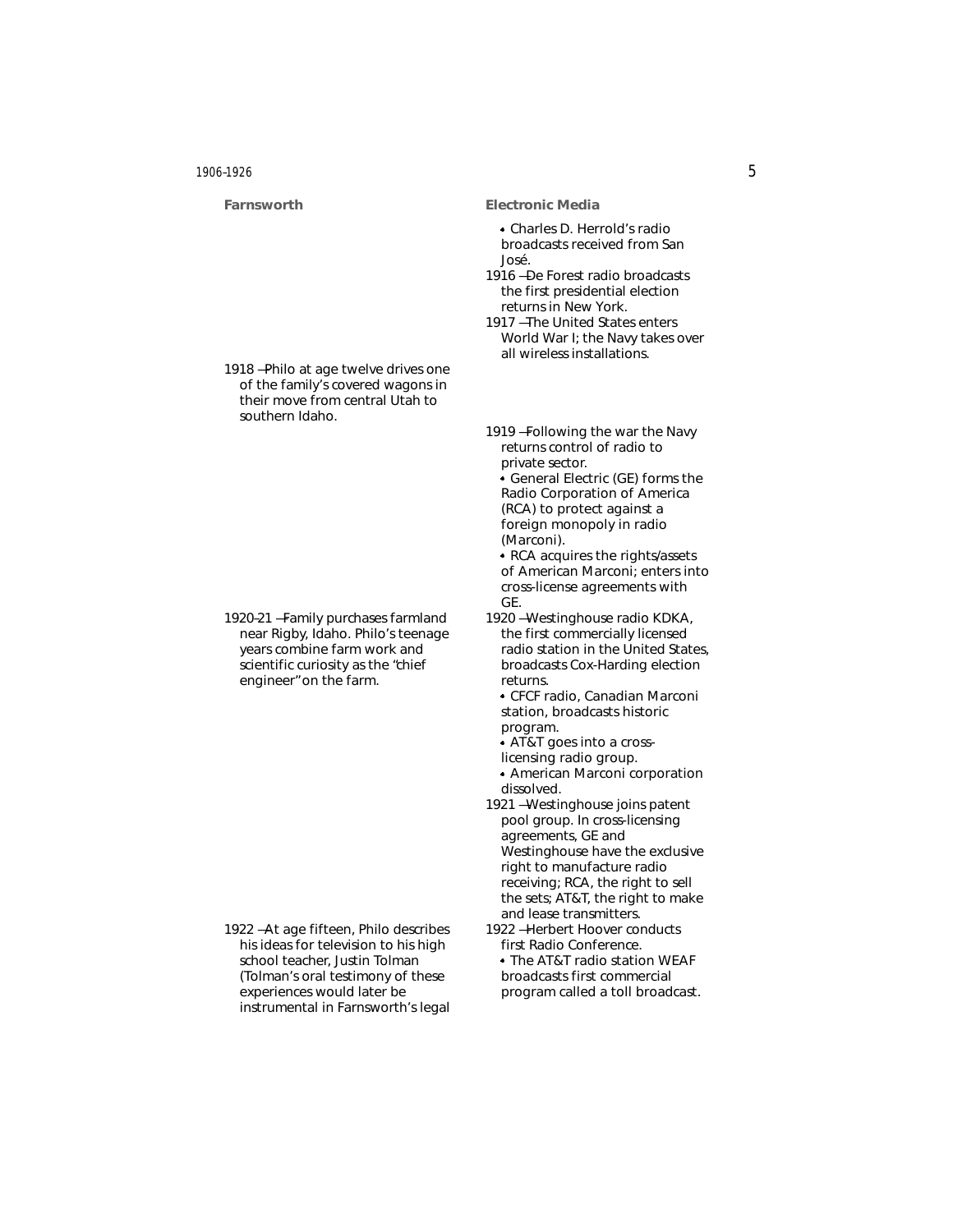# 6 *YOUTHFUL GENIUS*

**Farnsworth**

struggles with RCA). Earned his electrician's license certificate through National Radio Institute correspondence course.

1923 — The Farnsworths moved to Provo to enhance their children's educational opportunities, and Lewis, their father, dies.

1924–26 — Farnsworth meets Elma Gardner. The family struggles for employment and education.

- 1926 Philo meets George Everson and Leslie Gorrell. His description of electrical television captivates these promoters.
	- <sup>l</sup> Philo and Pem are married.

• Inventor Edwin H. Armstrong demonstrates superheterodyne receiver. **ASCAP** (American Society of Composers, Authors and Publishers) wants music royalties for music used on the air. 1923 — Hoover conducts second Radio Conference. • National Association of Broadcasters (NAB) formed. <sup>l</sup> First radio network experiment links AT&T stations. <sup>l</sup> Federal Trade Commission (FTC) begins radio patent and monopoly investigations. <sup>l</sup> Wallace H. White drafts first radio bill. • Everready (batteries) launches radio program, *Everready Hour.* • Jenkins performs a shadowgraph demonstration. <sup>l</sup> Zworykin files for patents on iconoscope camera tube. 1924 — AT&T experiments with first national radio network hookup. <sup>l</sup> Competition between AT&T stations and the Radio Group (RCA, GE, and Westinghouse) stations becomes heated. **• Hoover conducts third Radio** Conference. <sup>l</sup> FTC issues report critical of

**Electronic Media**

- radio monopoly.
- <sup>l</sup> AT&T experiments with
- facsimile by wire.
- 1925 Hoover conducts fourth Radio Conference.
	- l Scopes trial broadcast by WGN-AM.
	- Zworykin works with mosaic
	- screens in color system.
	- <sup>l</sup> Baird demonstrates mechanical system.
	- <sup>l</sup> Jenkins demonstrates
	- "mechanical system."
- 1926 Congress begins serious debate on radio legislation. • Zenith Radio Corporation challenges Hoover's regulatory authority; U.S. Attorney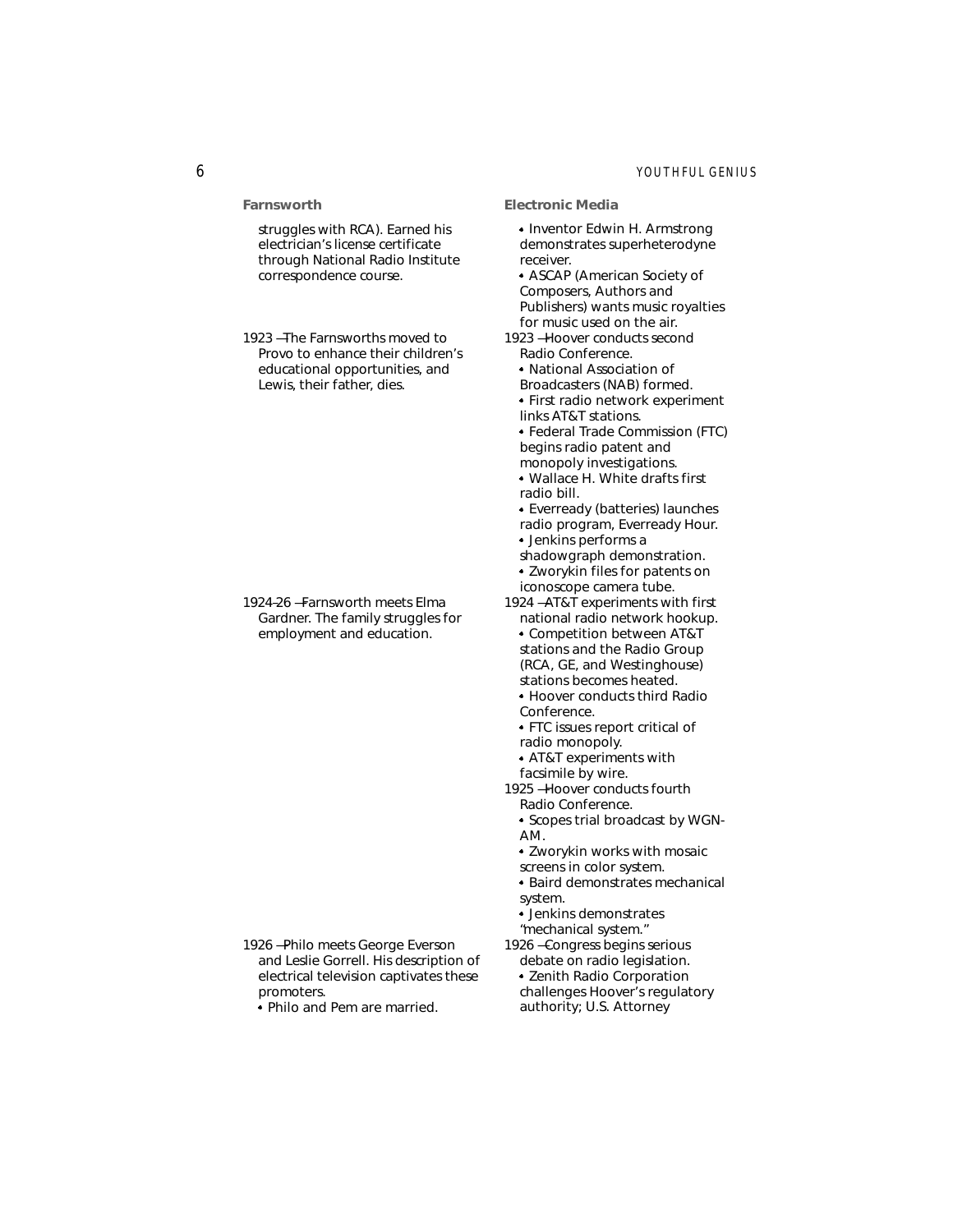#### **Farnsworth**

| • Farnsworth receives first        |
|------------------------------------|
| underwriting from Everson and      |
| Gorrell, experimentation begins in |
| Hollywood and later San Francisco. |

#### **Electronic Media**

Donovan suggests Hoover seek new legislation. • AT&T withdraws from the business of broadcasting, and RCA purchases radio interests. <sup>l</sup> RCA forms two radio networks: NBC Blue and NBC Red. <sup>l</sup> NBC inaugural radio broadcast conducted. <sup>l</sup> WEAF carries Jack Dempsey– Gene Tunney fight. <sup>l</sup> Father Charles Coughlin begins his radio career. <sup>l</sup> Baird demonstrates mechanical system for the press; licenses first British experimental stations.

 $\mathsf{P}_{\text{\tiny{HLO}}\text{}}$  Taylor Farnsworth is easily cast and too often dismissed as one of the last of America's independent electronic media inventors. He struggled against the growing corporate communications empires and was a fascinating character in American history. He was a man whose life and character were indivisible from his work. He was not just a scientist working in the laboratories of various East Coast manufacturers. He was a Utah farm boy with a creative mind and will to work who saw his creations as both landmarks and profitable to humankind. His dream of "capturing light in a bottle"—the phrase he first used to describe his idea to his family—we now call television. *Media History Digest* called him the "forgotten father of television." "One of the great minds of the century," *Time* magazine said, "he was an American original, brilliant, idealistic, undaunted by obstacles."<sup>1</sup>

Farnsworth was described as a genius from birth by those who knew him. At age fifteen he drew a rough schematic for electronic television on a blackboard for his high school teacher. In 1929 he demonstrated publicly the first electronic television pictures, leading to San Francisco's claim as the birthplace of television. Three years later he had an experimental television station on the air for the Philco Corporation and shortly thereafter created a second station for the Farnsworth Television Corporation. It would be Farnsworth's inventions that were "so important [to television] that they blocked RCA's efforts to obtain patents on a completely electronic system."<sup>2</sup> Farnsworth achieved an extraordinary victory in winning his patent interference case over RCA.<sup>3</sup> Four corporations bearing his name conducted groundbreaking research, manufactured television and radio sets, and contributed significantly to the world around us.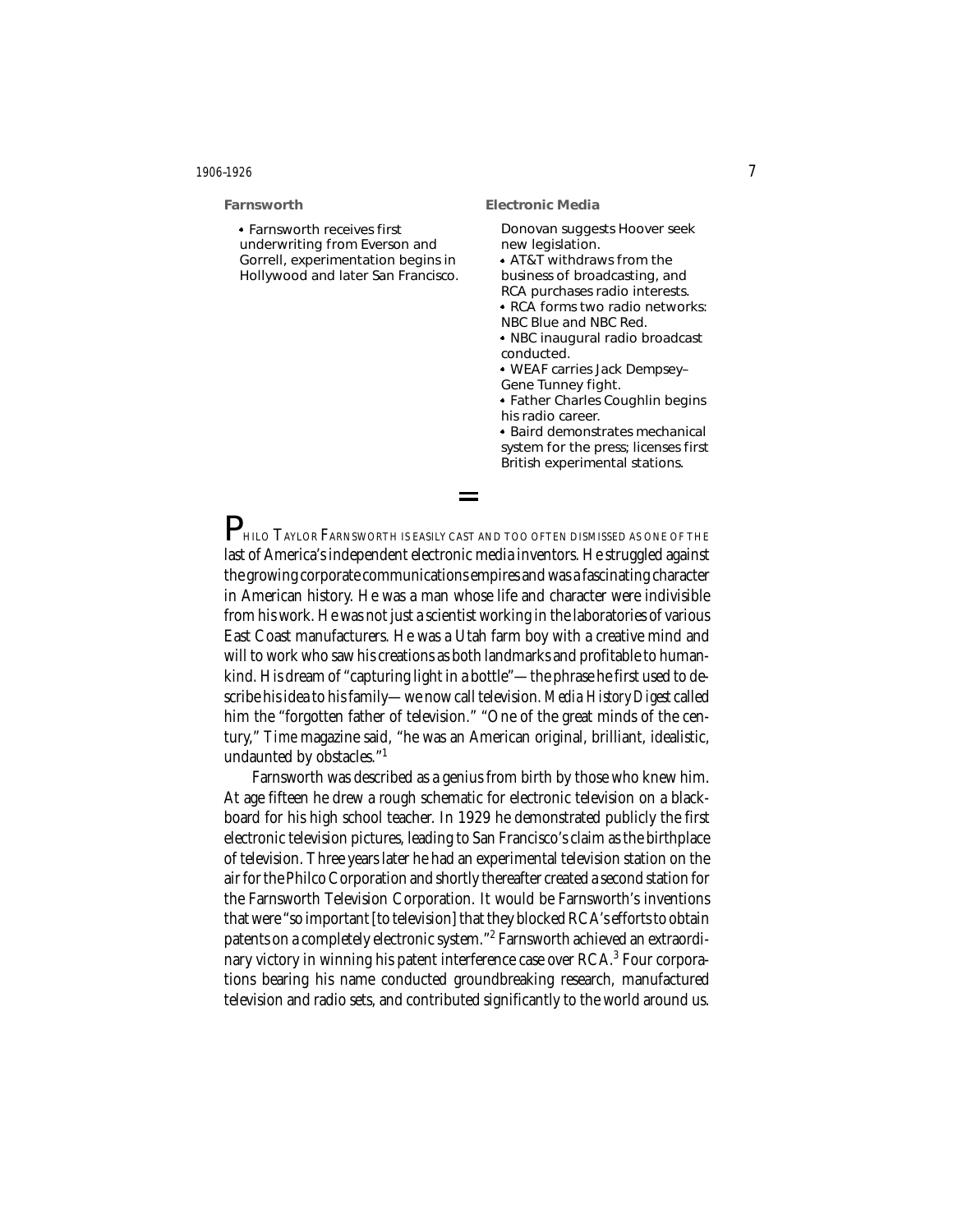ITT Aerospace/Optical Industries, Fort Wayne, Indiana, is built upon the Farnsworth foundation. Farnsworth was an inventor who imagined a world based upon his discoveries. But all of this came much later.

# FARNSWORTH HERITAGE

The story of Farnsworth's heritage and his youthful genius has been the focus of considerable attention. He was a Utah farm boy whose formal education was limited to high school and a little college training. But he possessed a humanitarian spirit and an enthusiasm for constant learning, work, and invention. These characteristics motivated his life.<sup>4</sup>

Philo Taylor Farnsworth was born August 19, 1906, at Indian Creek, Utah (today known as Manderfield) on the family farm in central Utah, seven miles west of Beaver.

Philo's family history includes a rich religious heritage. Philo's grandfather, Philo T. Farnsworth Sr., was a native of Burlington, Ohio, and joined the Church of Jesus Christ of Latter-day Saints when he was seventeen.<sup>5</sup> These were turbulent times in church history as the church's members, including the Farnsworths, were driven from settlement to settlement and exposed to mobs and persecution.<sup>6</sup> Philo Sr. endured these experiences and was among the earliest pioneers to migrate to Utah; he arrived in 1848, one year after the first settlers entered the Salt Lake Valley.<sup>7</sup>

In Utah Philo Taylor Farnsworth Sr. (the grandfather) helped establish the settlement of Pleasant Grove. He also lived in Filmore (later Utah's first capital) and, in 1856, was asked by church leadership to take some families and establish a town on the sagebrush flats, later called Beaver. There he served as a church bishop, a member of the Utah territorial legislature, and a probate judge. He also acted as an interpreter between the Native Americans and the new central Utah settlers. His family included four wives and 30 children—20 boys and 10 girls. $8$ 

Philo's father, Lewis Edwin Farnsworth, was the son of Philo, Sr. and Agnes Ann (Patterson) Farnsworth, third in a family of ten children. Life was not easy on a farm subject to drought and famine; at times, they dug sego bulbs for food.<sup>9</sup> Restlessness seemed to be a part of the Farnsworth heritage. Lewis and his family were always on the move, searching for more productive land. Lewis married Serena Amanda Bastian, December 28, 1904, and they moved their family no fewer than eight times, finally ending up in Provo, Utah.<sup>10</sup> Each move was meant to be the last in their search for family prosperity, and each of the children was born at a different location.<sup>11</sup> Philo described his mother as of "sturdy build [and] golden brown hair, which was naturally wavy and blue eyes." She had, "known nothing but hard work." His father he described as,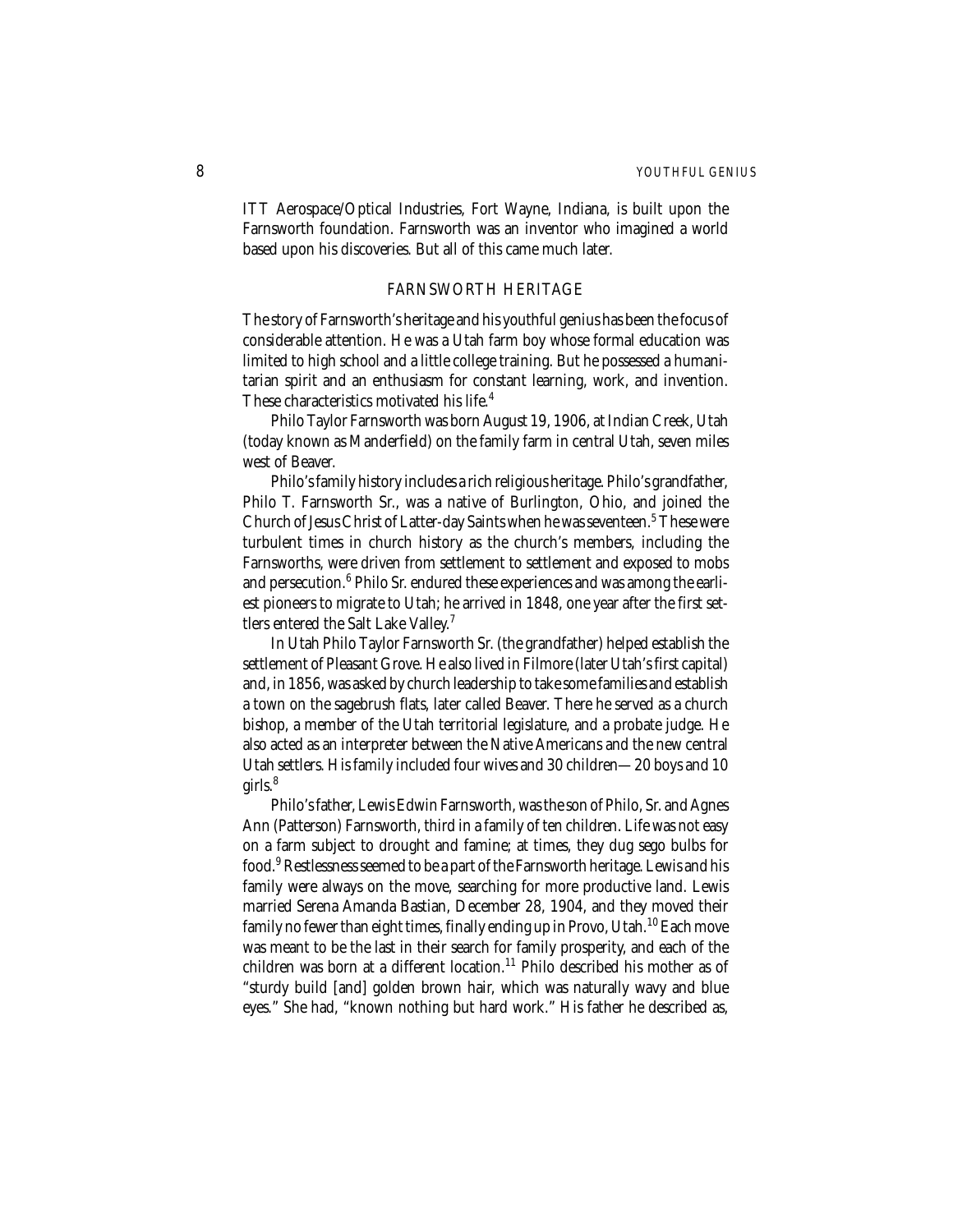

Elma Gardner Born: 25 February 1908 Jensen, Utah Still living

Russell Seymour Farnsworth Born: 5 October 1935 Philadelphia, Pennsylvania

Kent Morgan Farnsworth Born: 4 September 1948 Fort Wayne, Indiana

Lewis Edwin and Serena Amanda Farnsworth family. From the family records of Elma G. Farnsworth. See also the Church of Jesus Christ of Latter-day Saints, Family Group Records, Ancestral File, AFN: 6B4X-K3.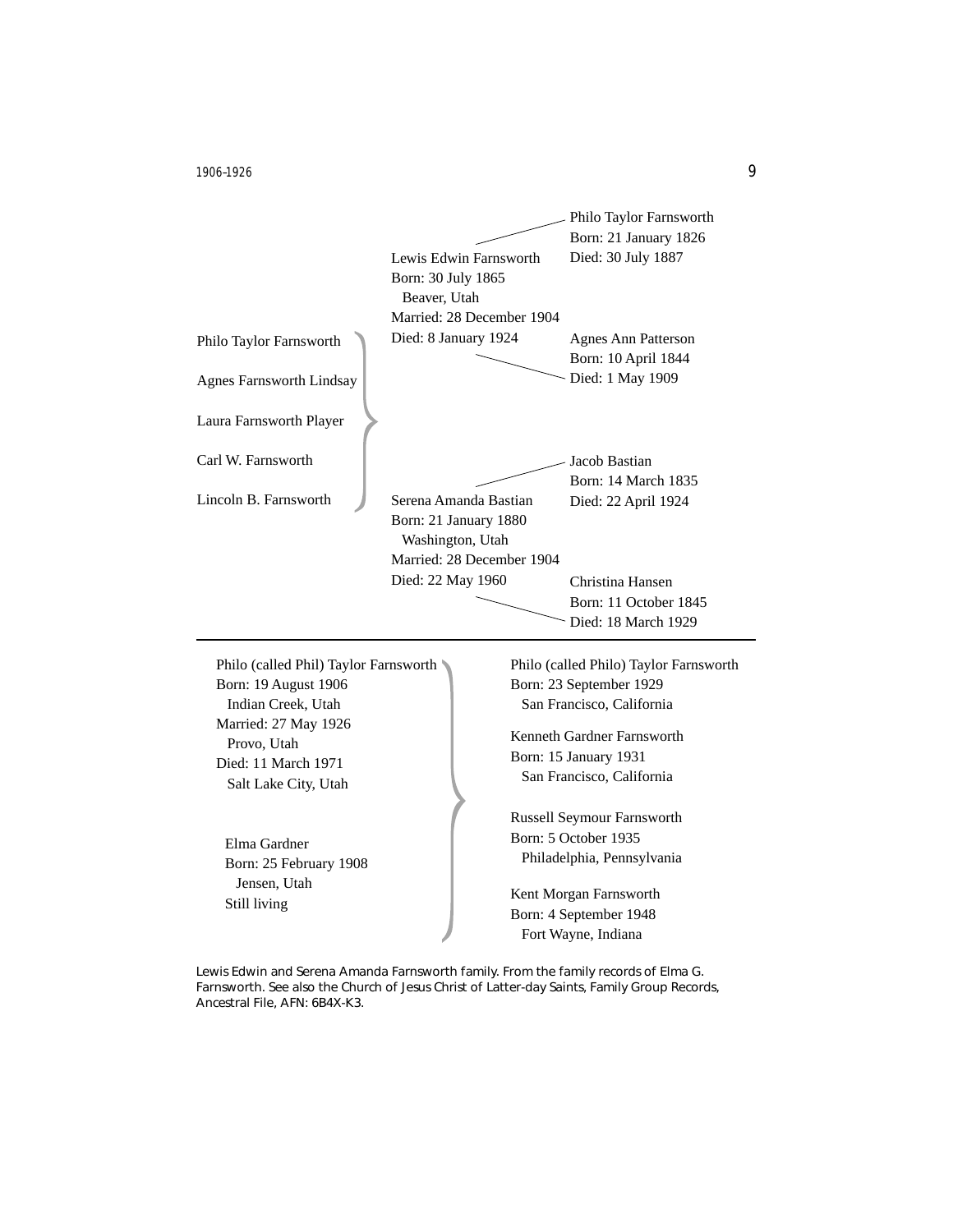"stern, yet kind and sensitive. He was a rather larger than average build, and had sandy-brown hair and blue eyes. He had the sensitive soul of dreamer," a characteristic he passed on to his son.<sup>12</sup>

During the Indian Creek venture, which lasted four years, Philo was born. Here, according to the family records, he exhibited his first genius at age three when he sketched in detail a locomotive he had seen while with his father.

Indian Creek was to have been the center of the family, and Lewis, along with his wife's brothers, had invested in 1,000 acres of land there. The soil was good, but the winters were too long and harsh. The family had to raise all their own food, including enough to survive through the winters. Crops consisted largely of hay, grain, some potatoes, and vegetables; the season was too short for fruit or much else.

# GROWING UP ON THE FARM

In spring of 1918 Lewis decided to move his family to Idaho. They had relatives near Blackfoot, Idaho, and farming was more successful there. It took three covered wagons and five weeks to travel the more than 500 miles. Philo, at age eleven, drove the third wagon.<sup>13</sup> When they arrived in Idaho, Lewis took a job with the Utah-Idaho Sugar Company near Ucon, and all the family helped support the farm. Philo worked in the fields thinning and topping sugar beets for



The log cabin where Philo was born. This photo was taken in Indian Creek, Utah, near Beaver about 1907. From left: Ronald Farnsworth, about ten years old; Lewis Edwin Farnsworth (father) holding Philo, age one; Serena Farnsworth (mother), age approximately twenty-seven; Lewis Franklin Farnsworth, about age sixteen; man in doorway is unidentified. Photo courtesy of Agnes Farnsworth Lindsay.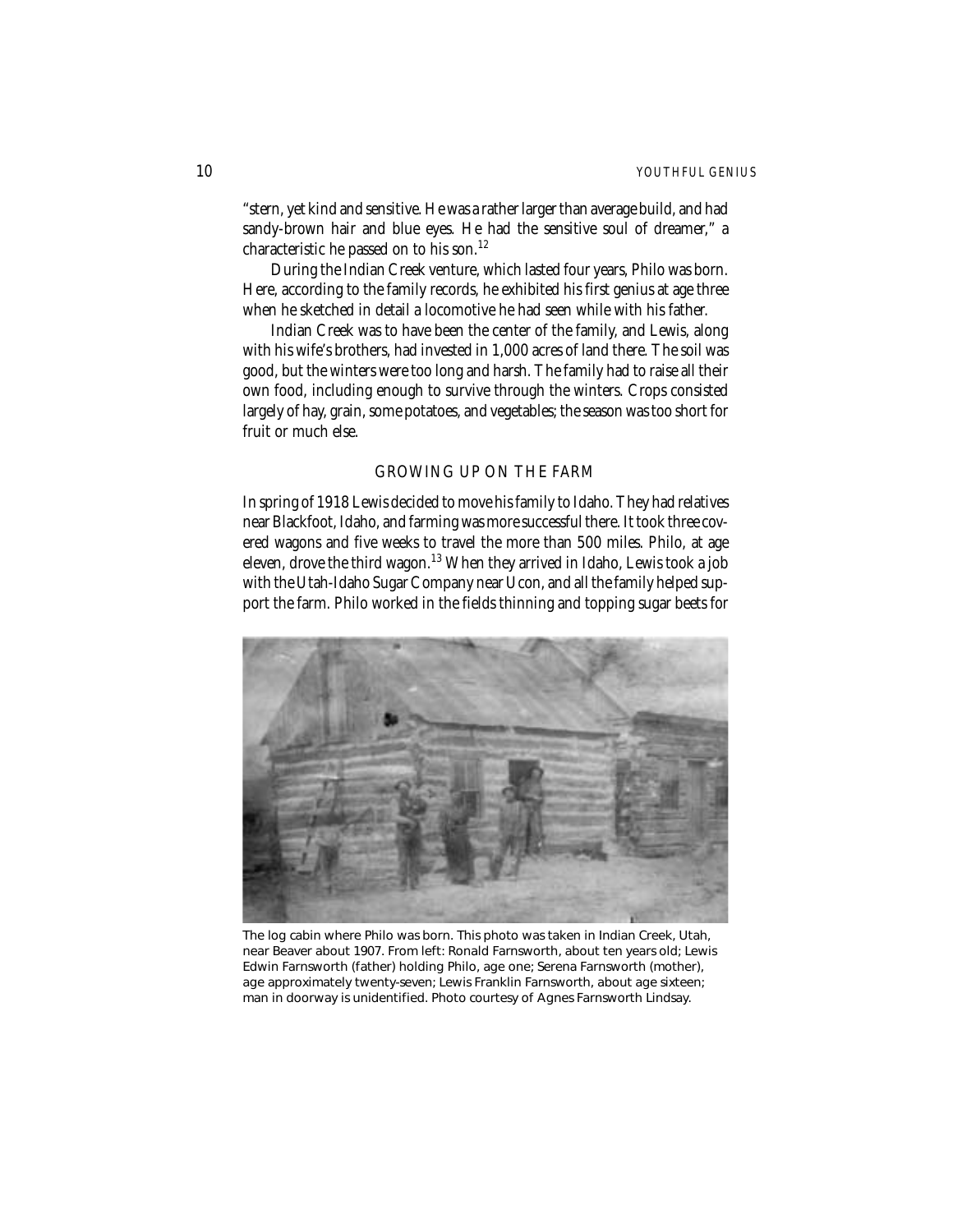harvesting. He trapped muskrats and sold their fur for extra cash.<sup>14</sup> In 1919 they moved to the Bungalow Ranch owned by their uncle Albert Farnsworth, which was a few miles north of Ucon and not far from Rigby.<sup>15</sup> The Bungalow Ranch was different than other ranches in the area because it had electricity powered by its own generator. When 40 acres became available in Bybee, west of the Bungalow Ranch, the Farnsworths bought it and worked it to pay off their debts before making one final move.<sup>16</sup>

These were difficult years for the family. Agriculture in eastern Idaho was suffering a severe depression following World War I. Sugar beets that had sold for \$12.03 in 1919 were selling for half that only two years later. Potatoes once at \$1.51 were selling at \$0.23.<sup>17</sup> Oblivious to the family difficulties, Philo began to explore a world far from agriculture. Here in the attic of the Rigby farmhouse, he found and studied the electrical magazines of the era and learned about "pictures that could fly through the air. $\frac{18}{18}$  The magazines aroused his imagination, $19$  a fact not always appreciated by his mother as she worried that his boyhood enthusiasm for electricity "interfered with his violin practice."<sup>20</sup> The young Philo confided to the family that "he would one day be an inventor." $21$ 

The subject of radio and "radio vision" was a popular science magazine topic. Many writers described John Logie Baird's and Charles Francis Jenkins's ongoing experiments with mechanical television systems.<sup>22</sup> This material was likely a part of what young Farnsworth was digesting. As his knowledge grew he developed a special interest in Albert Einstein's theory of relativity.

At the age of twelve, Philo was repairing the electrical machinery around the ranch. One day, as his father and others were trying to figure out what had gone wrong with the power generator, Philo stepped in and repaired it. From that time forward at the Rigby farm, Philo was the chief engineer of the Delco generator that provided light and energy to the houses, barn, granary, and automatic elevator. Philo's imaginative use of electricity amazed his family, "He was always occupied with the problems of more interest to him than farming."<sup>23</sup> "Always fixing things," recalled a close high school friend, Vernal T. Sorensen.<sup>24</sup> Philo even constructed an electric washing machine for his mother with parts he found around the ranch. He wound the motor's electrical coils himself.<sup>25</sup>

Farnsworth later wrote that the "solitude of the open country was most conducive to thought and reflection."<sup>26</sup> One day Lewis found Philo relaxing from his assigned farmwork, with one of the reins of a three-horse harrow team dragging in the dirt field where Philo was supposed to be plowing. The three horses were just plodding along in what was a dangerous situation. His father was angry at first, but dared not shout at Philo before he or Philo had control of the team. As Lewis approached the team, the daydreaming Philo shouted, "I've got it. I really think it will work." $27$  This incident, depicted in the film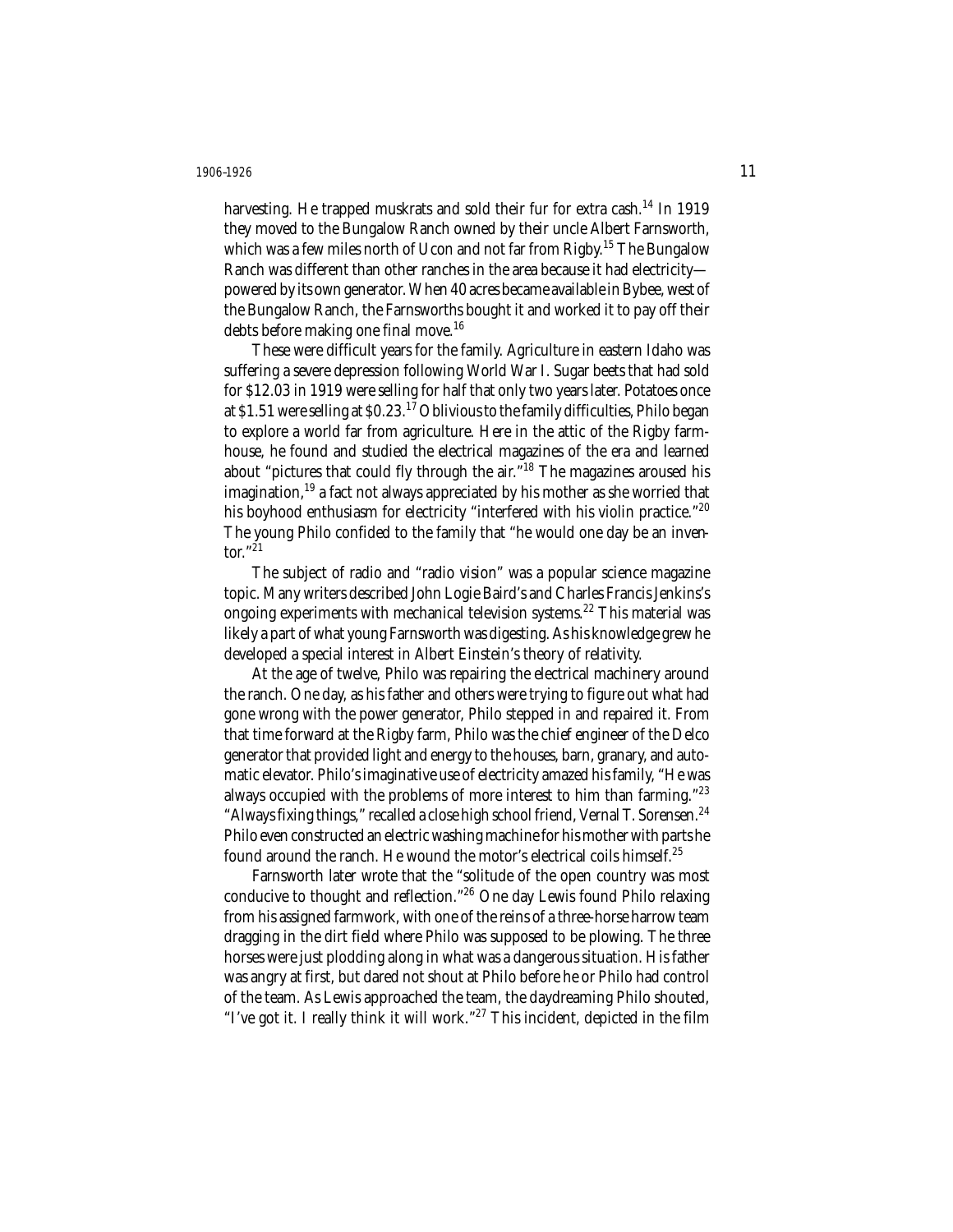documentary *Big Dream Small Screen,* implies the conception of electrical image scanning. His father recognized an inspirational moment in his son's life and did not reproach him. Philo had been thinking about television and the challenge of an engineering contest offered in one of the science magazines. Shortly thereafter, Philo sent in a plan for a "thief-proof ignition switch for automobiles" to Hugo Gernsback's *Science and Invention* and was awarded \$25 and first prize for his work.<sup>28</sup> With his winnings, Philo purchased his first pair of long pants.<sup>29</sup> According to Philo's younger brother, Lincoln, Philo was "obsessed with the invisible force" of electricity and was known to "read a book in a night."<sup>30</sup> He remained an avid reader throughout his life.

Farnsworth was not only an inquisitive inventor but also an accomplished musician; he was a member of his high school dance orchestra and later the Brigham Young University chamber music orchestra. He loved music, and later in life music was one of the few ways he could relax. But science was his overriding youthful motivation. He was an impatient student, wanting his science education all at once. He took the regular courseloads at school and then supplemented his learning with reading material borrowed from his teachers and the work in his attic laboratory. But there were not many people to whom he could talk about his inventions. A younger sister, Laura, remembers Philo gathering his brothers and sisters around to show them his experiments: "He'd put us in a line and start electricity down the line to show us how it traveled."<sup>31</sup> Philo's father apparently discouraged his son from sharing his ideas with too many people, feeling someone might steal them. In the 1920s, his father felt Philo's ideas were "too valuable and fragile, and could be pirated easily."<sup>32</sup> Farnsworth's wife wrote later that "father Farnsworth . . . [taught Philo] the lessons of self-reliance."<sup>33</sup> His father even tried to help his son patent a fine-tuning radio dial. He sent \$200 to an attorney who had advertised in *Science and Invention*, but the family never heard from him.<sup>34</sup>

# HIGH SCHOOL WITH AN INSPIRATIONAL TEACHER

It was a Rigby, Idaho, high school chemistry teacher, Justin Tolman, who made the greatest early impression on Philo—and vice versa. Tolman was someone Philo could talk to about science and inventions. Their relationship started when Philo, at fourteen, asked if he could sit in on Tolman's senior high chemistry class. "I looked at him and laughed," Tolman reported.<sup>35</sup> However, Farnsworth was persistent and kept coming back day after day with the same request. Finally he asked that if he could not get the class for credit, could he just "come to class and absorb? Under these conditions I gave him permission to come in."<sup>36</sup> Tolman was reluctant, but Farnsworth wasn't interested in the credit, he wanted the education, and Tolman introduced him to a wide variety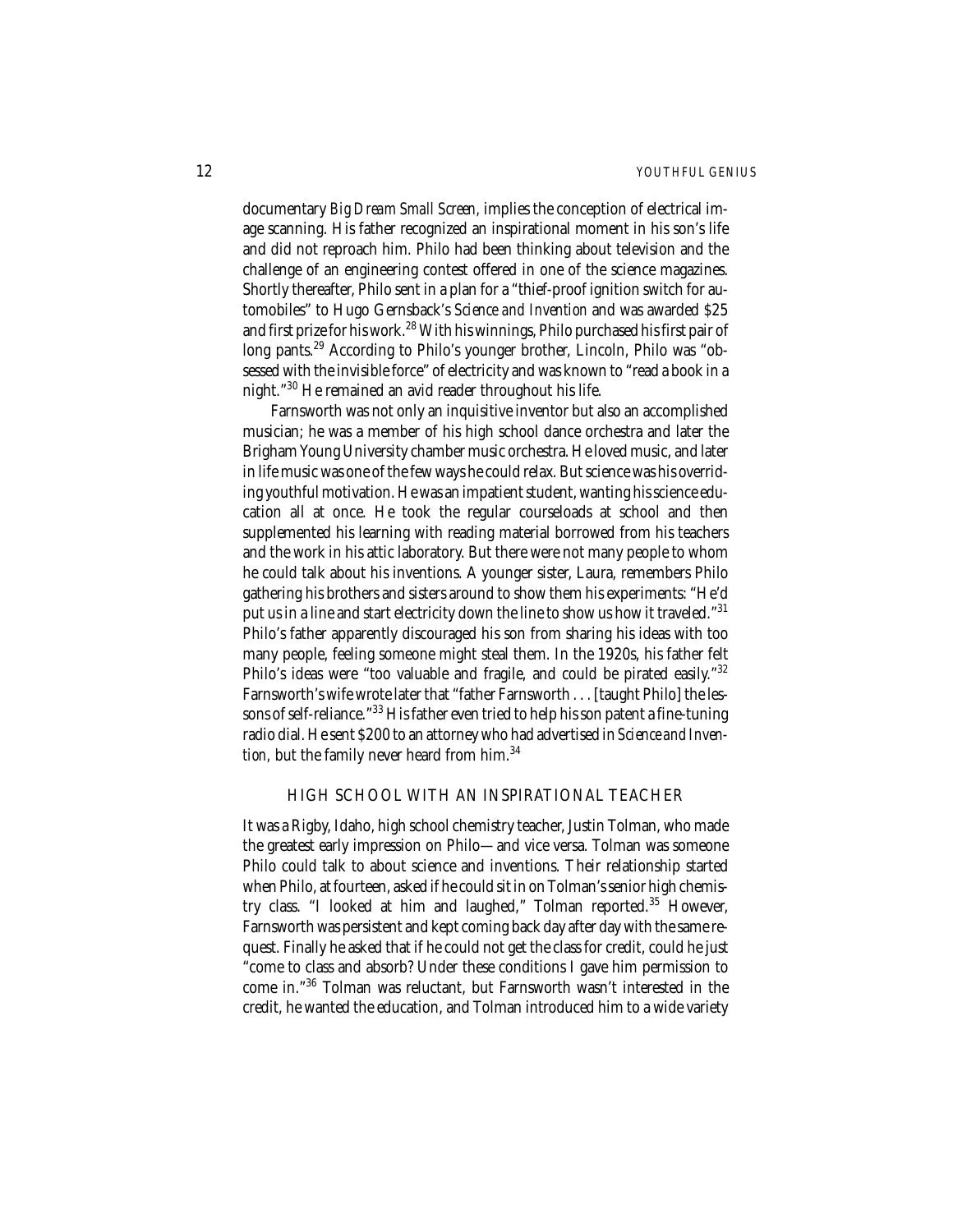of scientific literature. "I do not think a day ever passed that he did not come to me with from one to a dozen questions on science," Tolman commented. "We would make drawings on the blackboard, scraps of paper, or anything we had handy as we tried to explain to each other what we meant."<sup>37</sup>

Tolman notes that "the custodian of the [school] building called Farnsworth the laboratory pest. He complained that I let him stay so late at night that they never had a chance to clean it up, and if they did, he came so early the next morning the place never looked clean. Philo's questions were apt to come at any time and any place."<sup>38</sup>



Justin Tolman, Rigby High School teacher. Courtesy Thomas Tolman Family Genealogy Center.

Farnsworth and Tolman became good friends, and the young student was given access to the teacher's own library, and, according to Tolman, "he devoured electrical encyclopedias like other students wolfed down popcorn."<sup>39</sup> Lincoln described his older brother as having "a photographic memory... what he didn't know, he learned quickly."<sup>40</sup> As a result of Farnsworth and Tolman's close association, Tolman put Philo in charge of one of the school's study halls. One day when Tolman passed by, he reported finding Philo lecturing to the students on Einstein's theory of relativity.



Graphic based on a photo of a drawing made by Farnsworth in 1922 for his high school teacher Justin Tolman. Tolman later reproduced the original drawings he had kept to be used in the Farnsworth/RCA patent infringement hearing. Photo courtesy ITT, Fort Wayne Div., reorder number M4 4 14.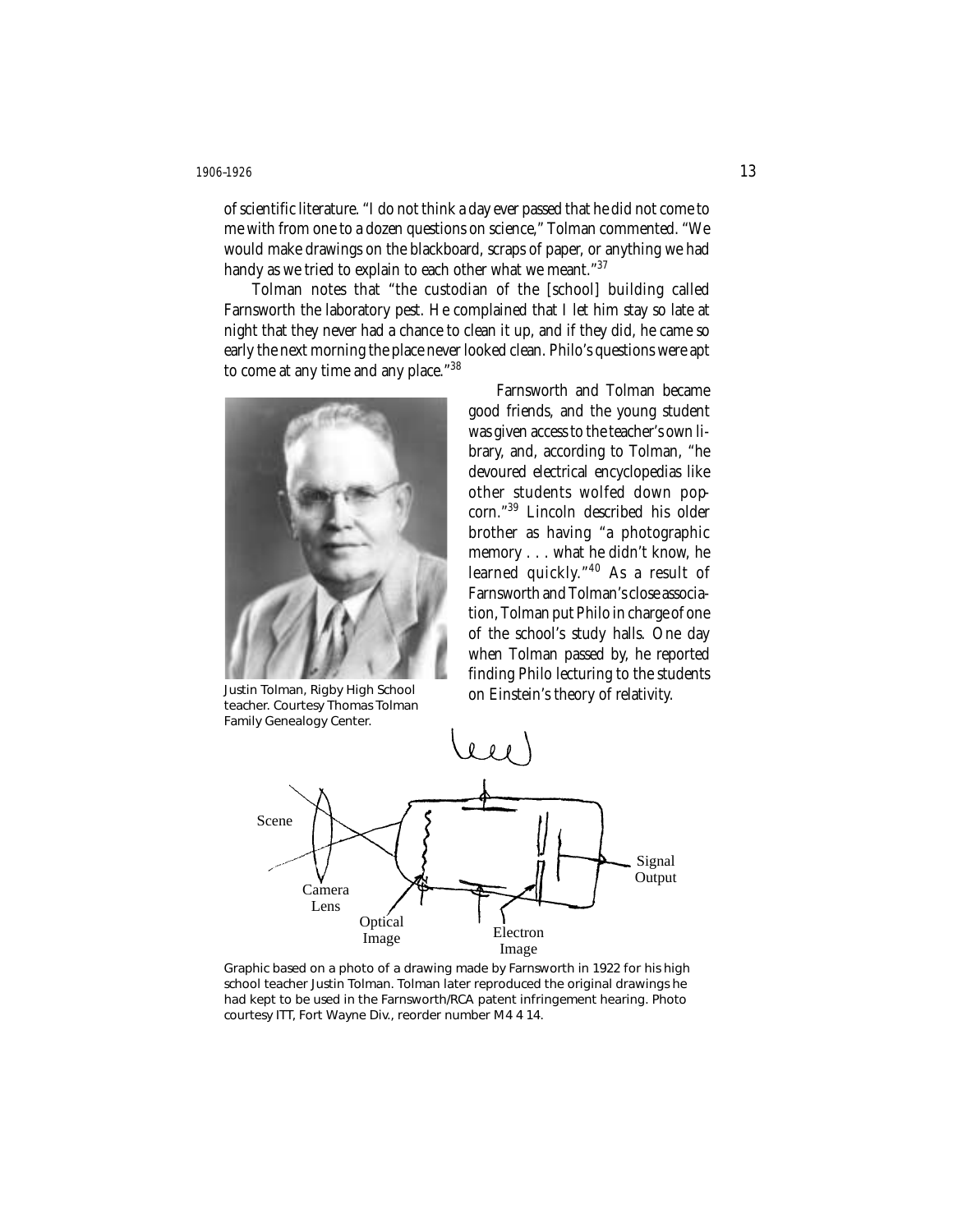An afterschool session in 1922 has historical significance. Tolman entered his classroom one day to find fifteen-year-old Philo at the blackboard. "What's that?" he asked. "It's an electrical system for projecting an image," responded Philo. "But what does it have to do with our chemistry assignment?" "Oh, nothing," Philo said. "It's my new invention."<sup>41</sup> Philo then went on to explain how his invention could create electrical pictures. It was Tolman's detailed recollection of the conversation that later played a part in the patent interference hearings between the Farnsworth Corporation and RCA (see Chapter 4).

During one year at Rigby High School, Farnsworth completed two years of algebra and a year of chemistry, as well as National Radio Institute correspondence courses.<sup>42</sup> The next year, while working as an electrician's assistant in Idaho, he took an additional four correspondence courses from the University of Utah. At the end of the school year, Philo borrowed a few more books from Tolman. As the two parted, Tolman gave him advice that underscored his father's early teaching. "He [Philo] asked if I could not give him a suggestion that would help him realize his ambition of television. Looking him in the eyes, I replied, 'Study like the devil and keep mum.'"<sup>43</sup>

Rigby High was a memorable experience not only for Philo but also for Tolman, who captivated his later students with stories of young Farnsworth. He told them about young Philo's drawing diagrams for his image dissector on the blackboard and about his own 1934 testimony before the patent hearings.<sup>44</sup>

# FARNSWORTH AT BRIGHAM YOUNG UNIVERSITY

In 1923 the Farnsworth family moved from Rigby, Idaho, to Provo, Utah, hoping to take advantage of the educational opportunities they felt a university town had to offer their children. They purchased a large home near Brigham Young University and rented the upstairs to eight students. The rent money supplemented the income Farnsworth's father made from working the Idaho farm and in road construction.<sup>45</sup> Farnsworth attended Brigham Young High School, 1923-1924, and enrolled in Brigham Young University in 1924.<sup>46</sup> He was still in a hurry and, according to Everson, acquired "the run of the [Brigham Young] university research laboratory."<sup>47</sup> However, BYU science professors were unimpressed with the youthful farmboy and, when he asked to attend advanced classes, he was told an exception could not be made (the class he wanted was actually a physics course that his cousin, Arthur Crawford, was taking). $48$ 

Being told "no" was motivation for Philo: He studied science on his own and earned his Junior Radio-Trician in 1924 and his Certified Radio-Trician in 1925 from the National Radio Institute.<sup>49</sup> He also took part in the school plays, learned to play the piano, and was first violinist in the BYU chamber music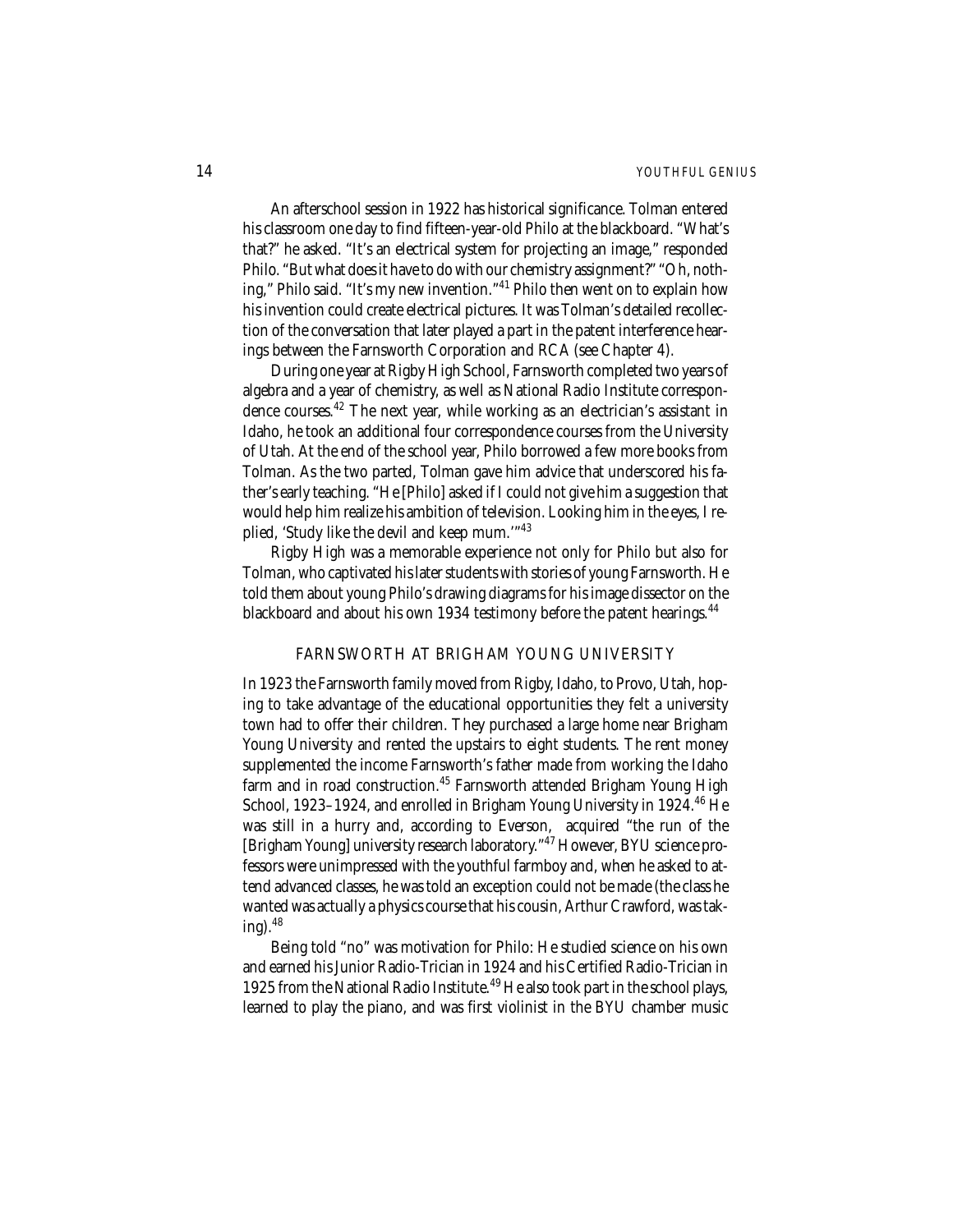orchestra. It was during his days at BYU that Philo met the woman who would play a central role in his life—Elma "Pem" Gardner, then attending Provo High School. Their courtship included dances and going to radio parties at BYU.<sup>50</sup>

Living in Provo also provided work opportunities. Farnsworth asked to hang around the local power plant. According to the *Deseret News,* the plant foreman approved as long as

he didn't meddle with anything. One day a mysterious trouble stopped the plant's operations. Experts were unable to solve the trouble. Philo stepped forward, asked permission to fix the machinery, and set to work. Soon everything was running smoothly, and the offer of a job followed immediately.<sup>51</sup>

The year 1923 was important to another television pioneer—the man who would become Philo's chief competitor. While Philo was still in high school drawing his schematics on the blackboard, Vladimir Zworykin was well into his career in electricity and television.<sup>52</sup>

# DEATH SETS A NEW COURSE

Tragedy struck in January 1924. Philo's father caught a cold while returning home to Provo from a construction job in Idaho. The cold turned to pneumonia and he died at the age of fifty-eight on January 8, 1924.<sup>53</sup> His father's death was catastrophic for Philo. He felt that the obligation for sustaining his family had fallen upon his shoulders because he was the oldest son, yet he still had six months of high school left before graduating. According to Laura, he felt "responsible for his brothers and sisters . . . he had such a paternal feeling about us that sometimes it felt like he wasn't letting us make up our own minds."<sup>54</sup>

Farnsworth's anguish was understandable. He and his family had left a supportive family and teacher in Rigby. When tragedy struck, it evoked a spectrum of emotions and unanswered questions—why would God take a father when he was needed most? Philo did not understand, and he would not return to the church of his heritage until the final years of his life. The death of Philo's father challenged his faith yet at the same time strengthened his independent spirit. He later said, "My father's death was a great shock to me... I was extremely unsettled."<sup>55</sup>

After graduating from high school, Philo had a difficult time finding work, so he and a friend signed up to attend the U.S. Naval Academy in Annapolis, Maryland. Here, Philo reasoned, he could continue his work in electronics and support his family. Hofer claims that on his entrance test Philo "ranked second in the nation."<sup>56</sup> It was here too that Philo became Phil—the name all his friends and associates called him—dropping the "o" from Philo because he didn't want to be called Fido.<sup>57</sup> However, his Navy experience did not last long.